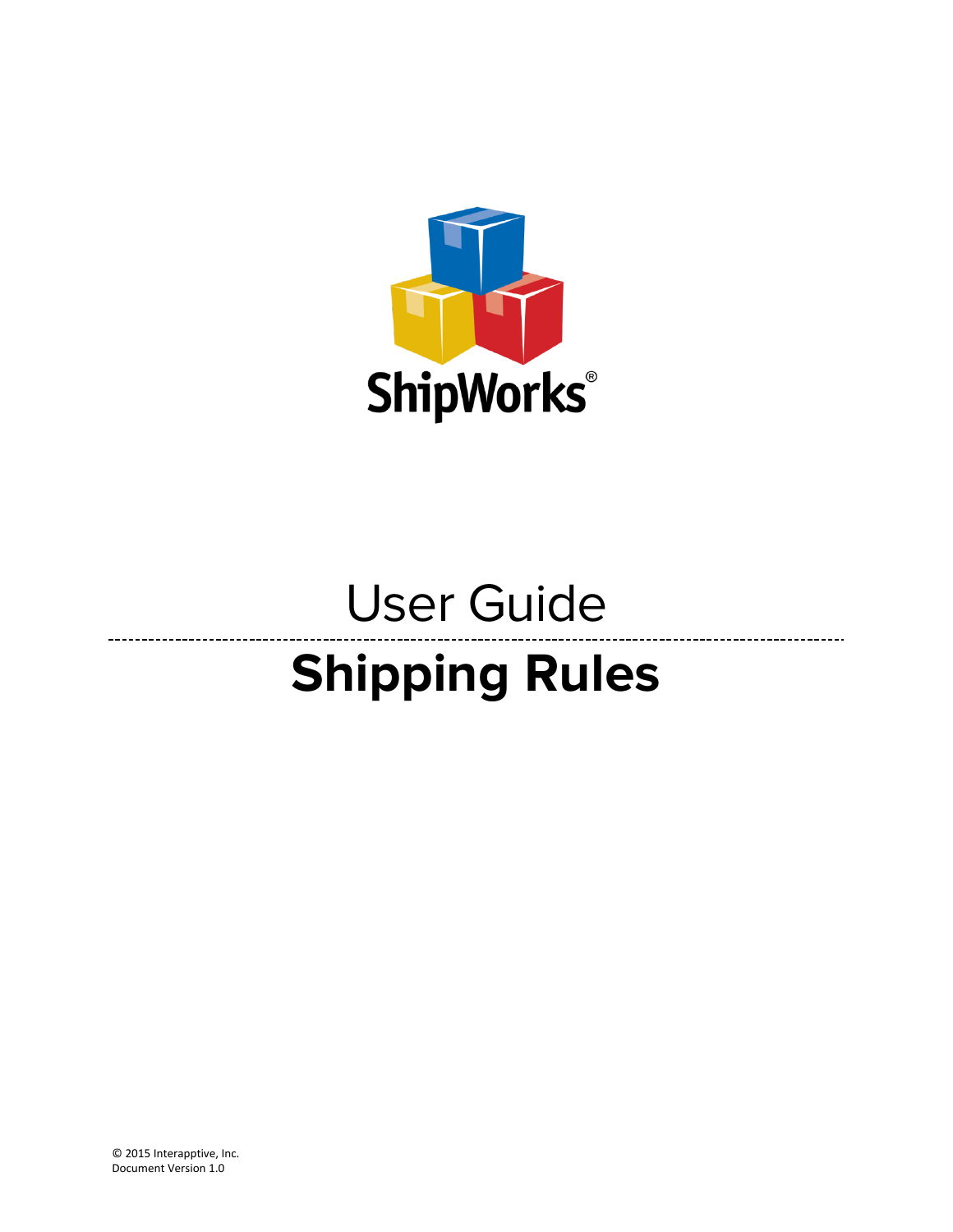## Contents

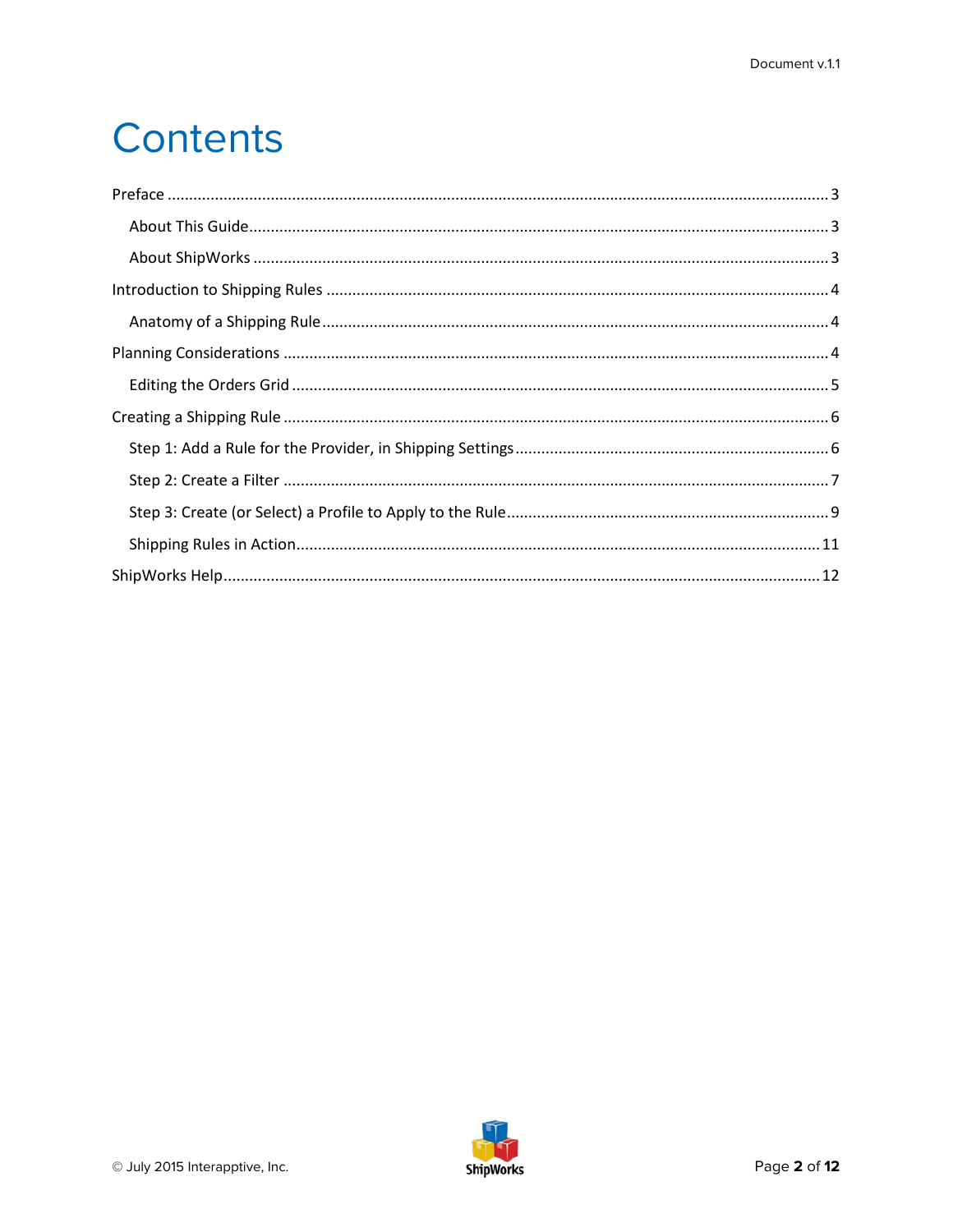

### <span id="page-2-0"></span>Preface

#### <span id="page-2-1"></span>About This Guide

Whether you're a shipper looking to expand your shipping and fulfillment capabilities, or a third party platform delivering innovative solutions for e-commerce customers and beyond, ShipWorks can help. With our APIs, you can rapidly integrate with ShipWorks and begin leveraging the power and sophistication of its core functionality. This guide contains the requirements and instructions for developing an integration point for your data source and ShipWorks.

#### <span id="page-2-2"></span>About ShipWorks

For over 10 years, ShipWorks has helped thousands of companies scale their e-commerce businesses. ShipWorks is a Windows-based software used by e-commerce and shipping professionals to download and process orders. With ShipWorks you can print shipping labels, generate packing lists and invoices, manage customer information, upload tracking information, and more. A user can connect to any number of stores or data sources and leverage all of our certified shipping carriers.

#### ShipWorks System Requirements

Small businesses that have 1-2 online marketplaces, 1-2 shipping providers, approximately 50K orders in a database (if importing previous orders) will need:

- **CPU Type:** Intel Core Duo, AMD Phenom
- **CPU Speed**: 2.5 GHz
- **RAM:** 2GB
- **HDD Space**: 10GB
- **Internet Connection**: High speed, 2MB
- **Network Connectivity**: N/A
- **OS:** Windows Vista

Medium and larger scale businesses can refer to the full list of system requirements [here.](http://support.shipworks.com/support/solutions/articles/129255)

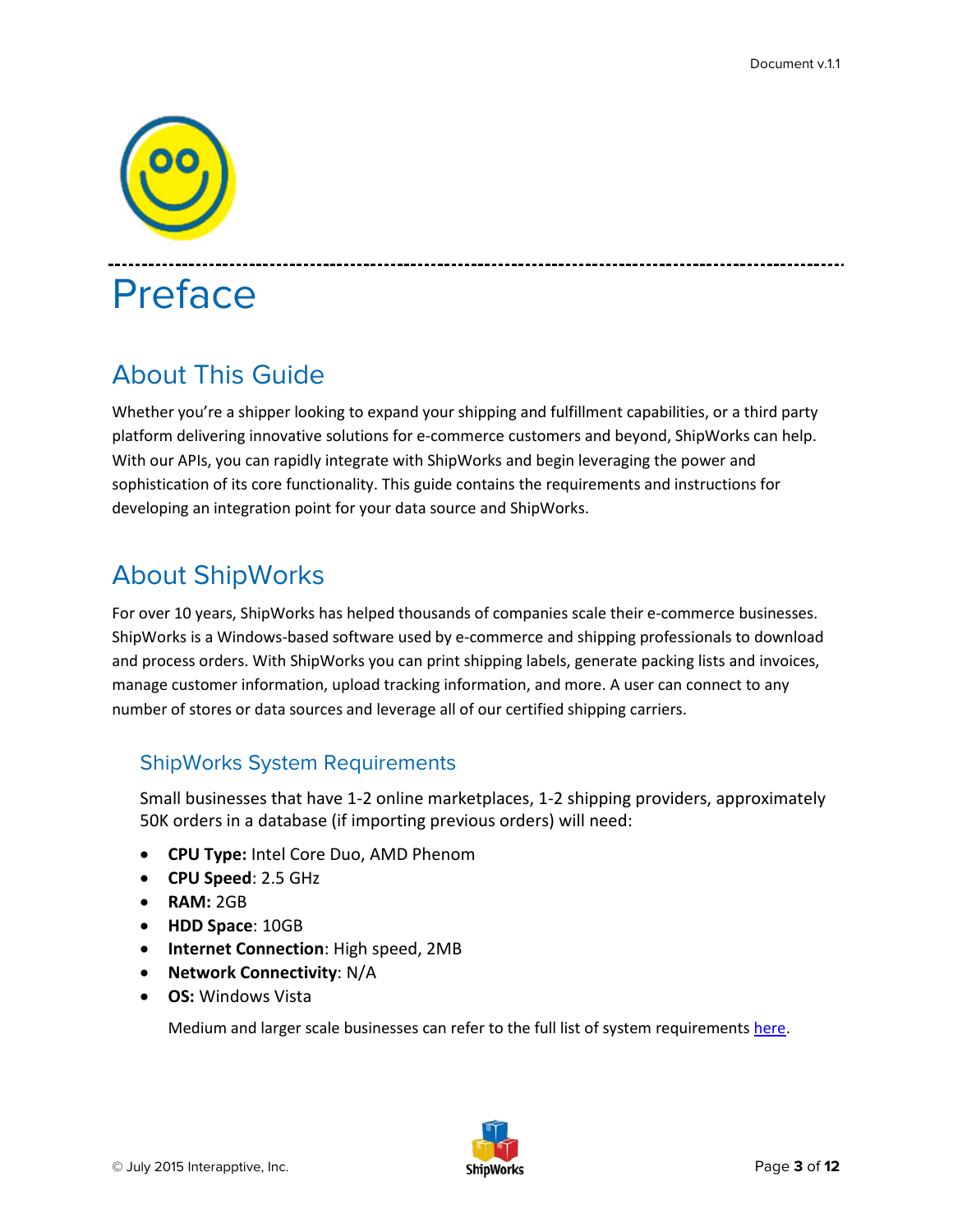## <span id="page-3-0"></span>Introduction to Shipping Rules

With Shipping Rules, you can configure ShipWorks to automate shipments based on your business logic. ShipWorks can be set to filter for specific orders and then automatically apply carrier-specific service options using shipping profiles for those filtered orders. Shipping rules save you time by automating the entry of shipment details when shipping orders.

### <span id="page-3-1"></span>Anatomy of a Shipping Rule

When you create a shipping rule, you basically tell ShipWorks: "When an order is of <this> type, then apply <these> default shipping settings."

Shipping rules are made of two basic parts:

- 1. The *FILTER* finds the orders that meet your user-defined conditions. You don't have to have the filters preconfigured – you can set them up on the fly as you create your shipping rules!
- 2. The *PROFILE* defines the specific default shipping details that will be loaded onto the *Ship Orders* screen for the orders in the specified filter.



# <span id="page-3-2"></span>Planning Considerations

- Shipping Rules are specific to each Shipping provider.
- Shipping Profiles define the default shipping settings for particular types of orders. These settings may include: From Account (if you have multiple accounts with this provider); Origin address; Address Validation; Shipping Service; Confirmation Requirements; Billing information; Packaging information; Stealth mode; Memos; Label Format; Insurance options; Customs Content; Signature Waivers, and even Return Shipments. The specific options available are different for each shipping provider. It is helpful to take a look at the options available for each of your shipping providers. Go to **Manage > Shipping Settings**, select each shipping provider, and click the "Defaultsprovidername" link on the Settings tab.
- You can create multiple Shipping Rules for each shipping provider. If a Shipping provider has more than one Shipping Rule, ShipWorks applies ALL of the rules in order. First, the defaults are applied

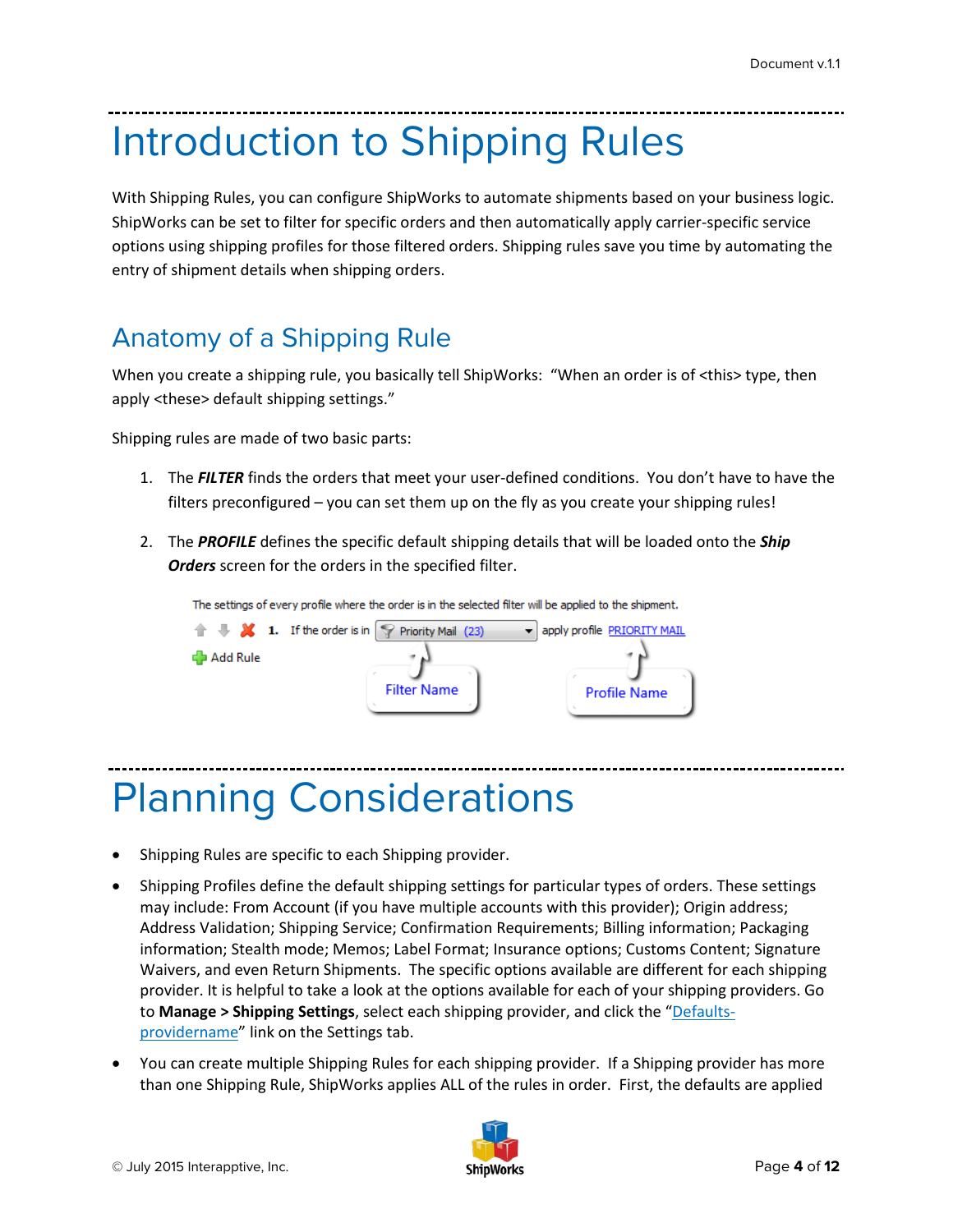and then ShipWorks continues through the list of Shipping Rules and applies each rule. Each time a rule is read and applied, it overwrites already applied rules.

• Shipping Rules can include multiple filters with complex details. You can filter orders for item information, weight, quantities of items on the orders, shipping addresses, and much more. You can also include ALL and ANY logic when configuring filters to make them as flexible as possible. You can find more information and help on filters at [www.shipworks.com/support](http://www.shipworks.com/support)

#### <span id="page-4-0"></span>Editing the Orders Grid

You might want to see the filter criteria displayed on the *Orders* grid when you open ShipWorks. Did you know this grid display is customizable? Right-click any column header and you can see all of the columns that are available for display in the grid.

1. On the main *Orders* grid, right click on any column header and you'll see a popup box with display options. Just check the boxes for the columns you want to be visible. The columns available here are determined by what stores you have activated in ShipWorks.

| Orders<br>E |                 |                               |                     |   |                     |                |    |
|-------------|-----------------|-------------------------------|---------------------|---|---------------------|----------------|----|
| Order #     | Date            | <b>Online Status</b>          | <b>Local Status</b> |   | Invoice #           | Client Order # | Ι  |
|             |                 | olumn Order and Visibility    |                     |   |                     |                | br |
| 1294        | 07/26/2012 8:4  |                               |                     | ▲ |                     | Move Up        |    |
| 1295        | 07/26/2012 8:4  | <b>Leem Code</b>              |                     |   |                     |                |    |
| 1296        | 07/26/2012 8:5  | <b>Item SKU</b>               |                     |   |                     | Move Down      |    |
| 1297        | 07/26/2012 11:  | <b>Item Location</b>          |                     |   |                     |                |    |
| 1298        | 07/26/2012 11:  | <b>Item Quantity</b>          |                     |   | Width               |                |    |
| 1299        | 07/26/2012 11:  | V Notes                       |                     |   |                     | 75             |    |
| 1300        | 07/26/2012 11:  | V Payment Status (Shopify)    |                     |   | <b>Default Sort</b> |                |    |
| 1302        | 07/26/2012 1:0  | V Fulfilment Status (Shopify) |                     |   | Order #             |                |    |
| 1303        | 07/26/2012 1:0  | V Payment Status (Etsy)       |                     | Ξ |                     | ▼              |    |
| 1304        | 07/26/2012 1:1  | Shipment Status (Etsy)        |                     |   | Descending          |                |    |
| 1305        | 07/26/2012 1:1  | Location ID (Sears)           |                     |   | <b>Formatting</b>   |                |    |
| 1306        | 07/26/2012 1:2  | Customer Didam (Conco)        |                     |   |                     | Edit           |    |
| 1308        | 07/26/2012 3:2  | Requested Shipping            |                     |   |                     |                |    |
| 1309        | 07/26/2012 3:31 | <u>i vtar weight</u>          |                     |   |                     |                |    |
| 1310        | 07/26/2012 3:4  | S: First Name                 |                     |   | Reset               |                |    |
| 1311        | 07/26/2012 3:5  | S: Middle Name                |                     |   |                     |                |    |
| 312         | 08/28/2012 10:4 | S: Last Name                  |                     |   |                     |                |    |

- 2. Click anywhere outside the *Column Order and Visibility* pop-up and it will close.
- 3. In our example, we checked the "Requested Shipping" column so we can see what the customer requested. Note that you can left-click and hold a column header to drag it to another position.

| <b>D</b> Orders |                           |                      |                            |                                       |  |
|-----------------|---------------------------|----------------------|----------------------------|---------------------------------------|--|
| Order #         | <b>Date</b>               | <b>Online Status</b> | <b>Local Status</b>        | Requested Shipping                    |  |
|                 | 100000 03/19/2015 8:52 AM | Pending              | Not Shipped                | Flat Rate - Fixed                     |  |
|                 | 100000 03/19/2015 8:51 AM | Complete             | Shipped                    | Flat Rate - Fixed                     |  |
|                 | 100000 03/18/2015 3:37 PM | Complete             | Shipped                    | <b>USPS Priority Mail</b>             |  |
| <b>And</b>      | OF POIDO 14 A-FF AM       | <b>Annual St.</b>    | Production of the contract | <b>LICOC Distances Made Concerned</b> |  |

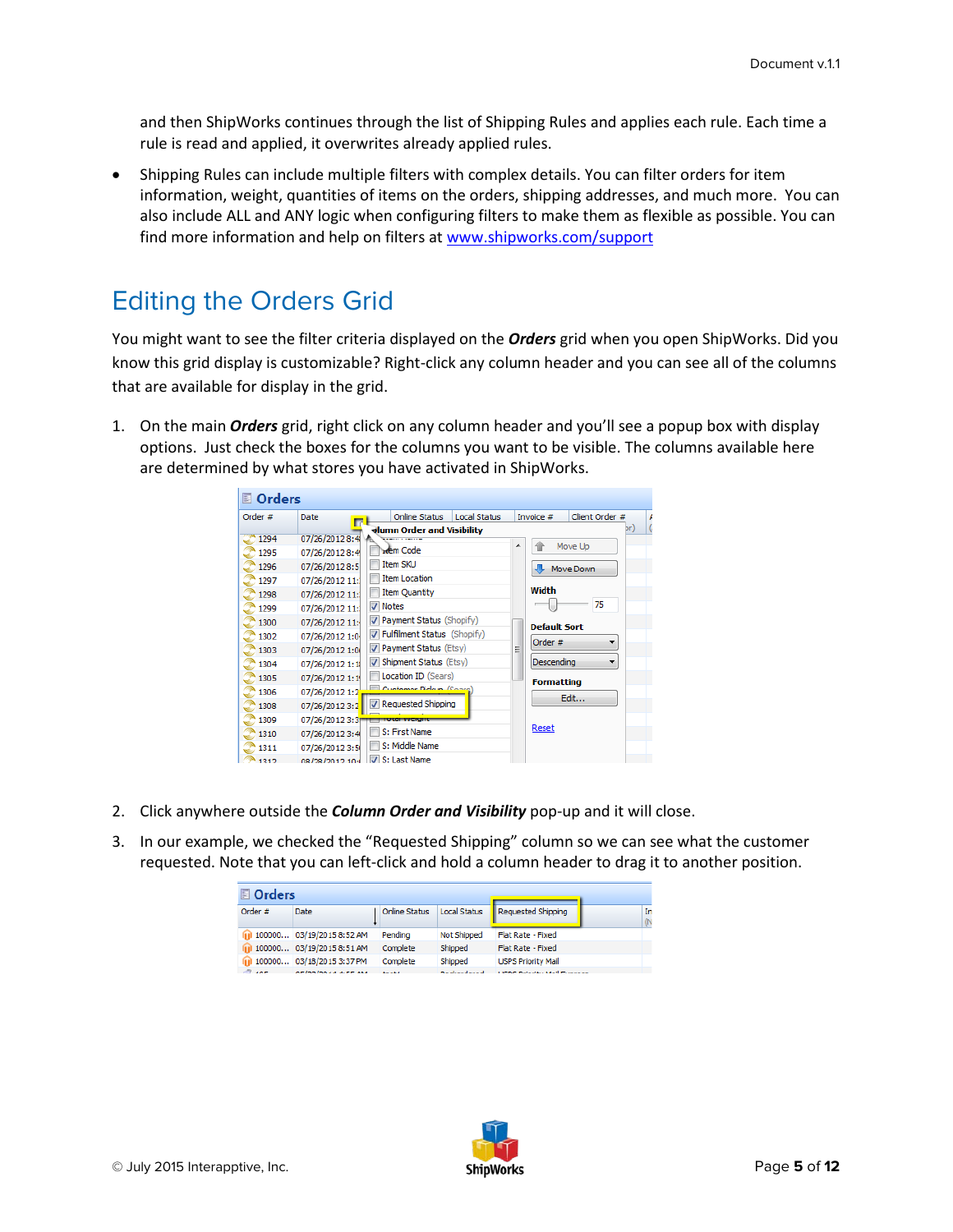# <span id="page-5-0"></span>Creating a Shipping Rule

There are three main steps to creating a shipping rule:

- 1) Navigate to Shipping Settings and select the provider to begin the "Add Rule" dialog.
- 2) Create a filter to capture the desired types of orders
- 3) Create and select a shipping profile to apply to those orders.

You can follow along below as we complete each step to create an example shipping rule. You should be able to apply this method to configure many variations of filters and profiles to fit your unique business needs. If you need any assistance with creating some more complex rules, please feel free t[o contact our](http://support.shipworks.com/support/home)  [support staff.](http://support.shipworks.com/support/home) We are always happy to help!

In this example, we will create a common shipping rule for USPS, to automatically apply a shipping service based upon the requested shipping method and to automatically hide postage for these shipments, too.

#### <span id="page-5-1"></span>Step 1: Add a Rule for the Provider, in Shipping Settings

1. In ShipWorks, click the *Manage* tab and then click *Shipping Settings*.  $0 - 11 - 12$ Output Home Help Manage View  $\widetilde{\xi_{\mathsf{C}}}$ Fmail Stores **I** kers Filters Templates Actions Shipping Options **Accounts** Settings

Configuration

2. Select the shipping provider related to this shipping rule, and select the *Shipments* tab.



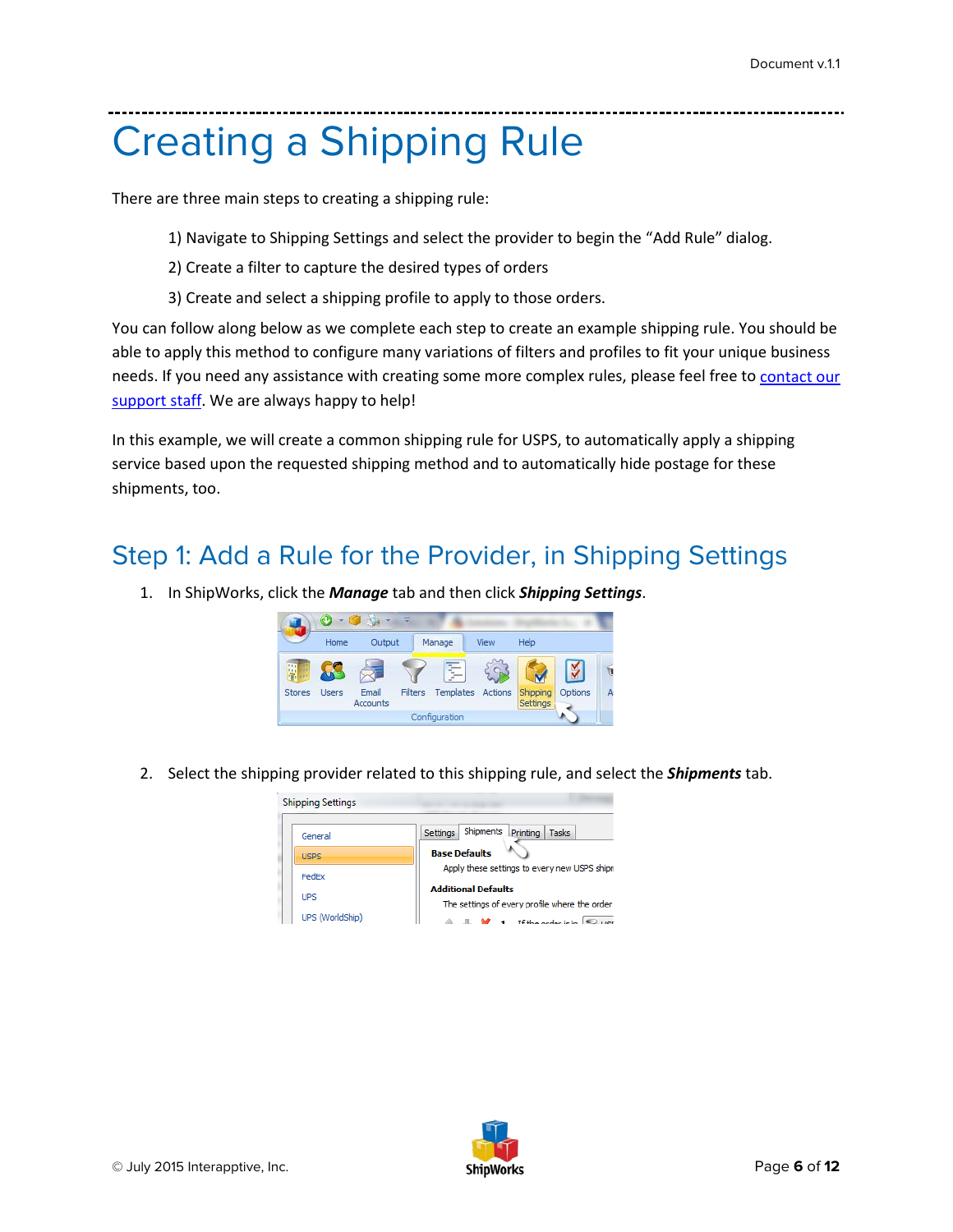3. Click *+Add Rule* under the Additional Defaults section of the tab.

| General         | Shipments<br>Printing Tasks<br>Settings                                                                                                |
|-----------------|----------------------------------------------------------------------------------------------------------------------------------------|
| <b>USPS</b>     | <b>Base Defaults</b>                                                                                                                   |
| FedEx           | Apply these settings to every new USPS shipment: Defaults - USPS                                                                       |
| <b>UPS</b>      | <b>Additional Defaults</b><br>The settings of every profile where the order is in the selected filter will be applied to the shipment. |
| UPS (WorldShip) | Add Rule                                                                                                                               |
| OnTrac          |                                                                                                                                        |

Note the format of the rules: "If the order is in [name the filter] apply profile [name profile]."

|               | The settings of every profile where the order is in the selected filter will be applied to the shipment.           |
|---------------|--------------------------------------------------------------------------------------------------------------------|
| Default Rule: | $\mathbb{R}$ <b>W</b> 1. If the order is in $\boxed{3}$ Orders (6,558)<br>apply profile (none)                     |
|               |                                                                                                                    |
|               | The settings of every profile where the order is in the selected filter will be applied to the shipment.           |
| Example Rule: | $\mathbb{R} \oplus \mathbb{X}$ 1. If the order is in $\mathbb{R}$ USPS-Priority (23)<br>apply profile PriorityMail |

#### <span id="page-6-0"></span>Step 2: Create a Filter

1. Click the drop-down menu for the filter name to select an existing filter or create a "Quick Filter" now. In our example, we will create a "Quick Filter" that captures all orders with a Requested Shipping method of USPS Priority Mail.



- 2. Click in the *Filter Name*: field and type a name. We'll use Priority Mail.
	- **Filter Editor** Filter Name: Priority Mail Enabled: V Applies To: **E** Orders Condition 1999 TEAL of the following conditions are mat until A

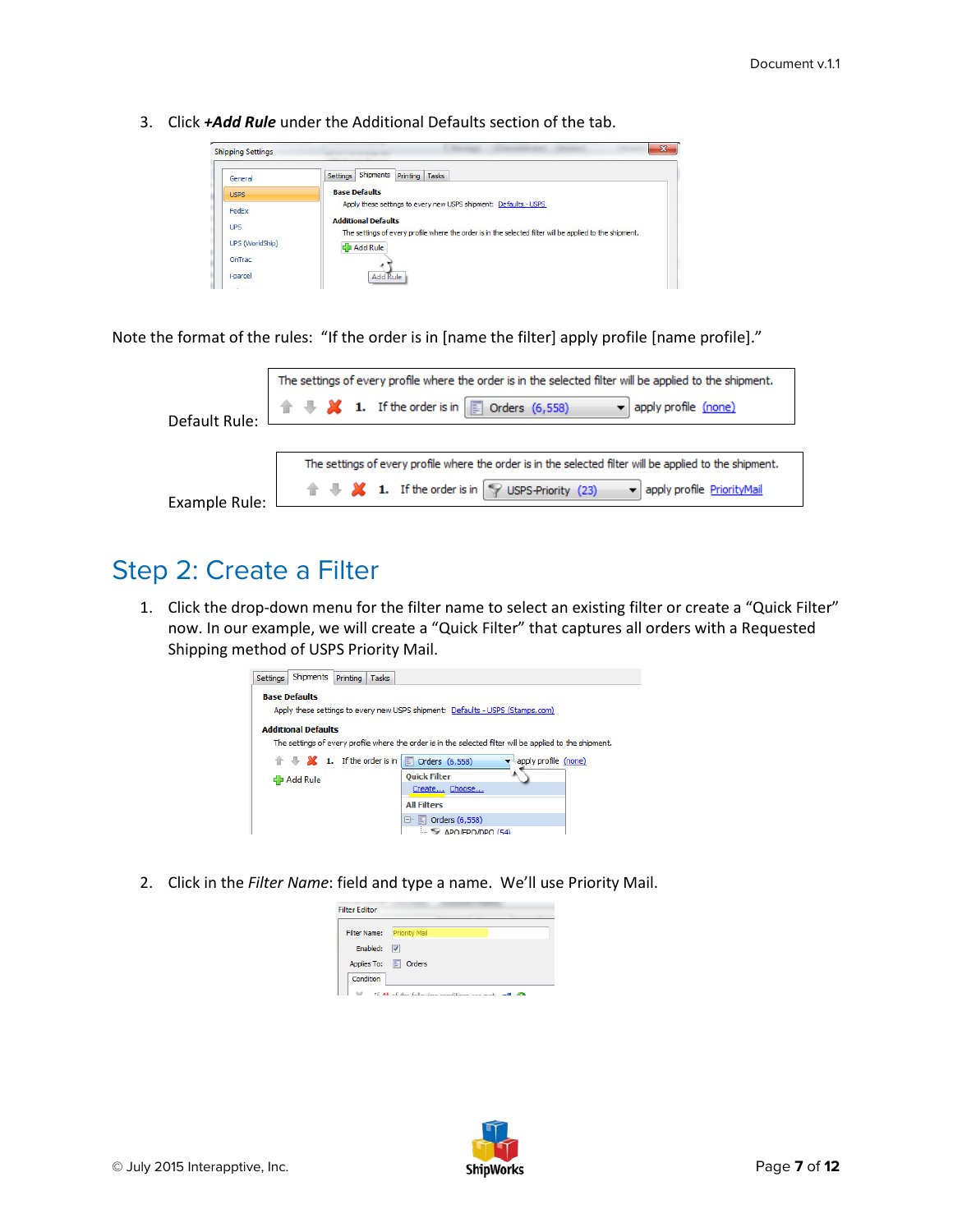- 3. Next, click the *Add* Condition icon  $\bullet$ . By default, the condition is: "Order Total Equals \$0.00." Let's change that to: "*Requested Shipping Equals USPS Priority Mail.*"
- 4. Click the blue text *Order Total* and, from the drop-down menu, select Order > Requested Shipping to change the criteria for the filter.



---Note that the filter condition options change depending on what you choose in the dropdown. If you had chosen 'Order Date' as your initial filter criteria instead of 'Requested Shipping,' you would have other options, such as 'Is Between' or 'Is Within the last'… so you can be very specific about date ranges.

5. Leave '*Equals'* as is for our example.

---Note also that the 'Equals' can be changed to other options, such as 'Contains' or 'Begins With.' You might choose 'Contains' to search for orders with a Requested Shipping method containing " USPS." This would include orders with USPS Priority, USPS Priority Express, and USPS First Class, and so on.

6. Enter the condition for the filter. For our example, enter "USPS Priority Mail."

| <b>Priority Mail</b>    |             |                                                                                             |                                              |
|-------------------------|-------------|---------------------------------------------------------------------------------------------|----------------------------------------------|
| $\overline{\mathbf{v}}$ |             |                                                                                             |                                              |
| Orders                  |             |                                                                                             |                                              |
|                         |             |                                                                                             |                                              |
|                         |             |                                                                                             |                                              |
|                         |             |                                                                                             |                                              |
|                         | Applies To: | If $\underline{\mathsf{All}}$ of the following conditions are met $\mathbb{R}^n$ $\bigodot$ | Requested Shipping Equals USPS Priority Mail |

It isn't necessary to add a condition in the filter to find orders that have not been shipped. We just need all orders that have a specific shipping method to be put into one place so that if a new shipment is created for any of these orders, the correct shipping profile is applied.

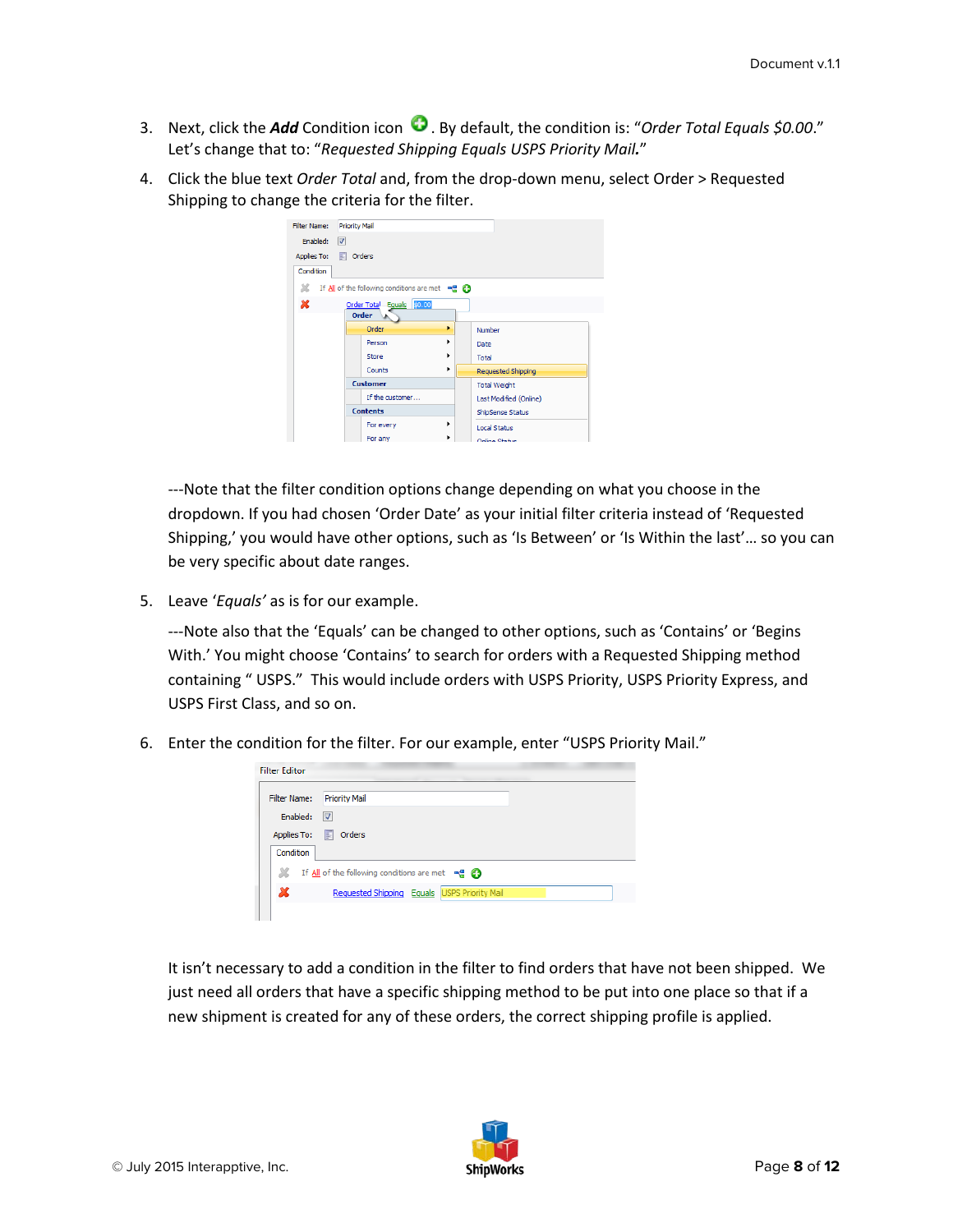#### <span id="page-8-0"></span>Step 3: Create (or Select) a Profile to Apply to the Rule

1. Click the word (none) in the default shipping rule and choose "Manage Profiles…"

| Shipments<br>Printing<br>Tasks<br><b>Settings</b>                                                                                      |                           |
|----------------------------------------------------------------------------------------------------------------------------------------|---------------------------|
| <b>Base Defaults</b><br>Apply these settings to every new USPS shipment: Defaults - USPS (Stamps.com)                                  |                           |
| <b>Additional Defaults</b><br>The settings of every profile where the order is in the selected filter will be applied to the shipment. |                           |
| $\mathbb{R}$ $\mathbb{R}$ <b>1.</b> If the order is in $\mathbb{R}$ Priority Mail (23)<br>apply profile (none)<br>Add Rule             | Select<br>Manage Profiles |
|                                                                                                                                        |                           |

2. Click the *+New* button.

 $\mathbf{r}$ 



3. Click in the *Name:* field and type in a name for the profile. For our example, name the profile PRIORITY MAIL.

| <b>Shipping Settings</b> |                         |                     |                          |              |
|--------------------------|-------------------------|---------------------|--------------------------|--------------|
|                          | <b>Shipping Profile</b> |                     |                          | $\mathbf{x}$ |
| General                  |                         | Name: PRIORITY MAIL |                          |              |
| <b>USPS</b>              | Applies to: USPS        |                     |                          |              |
| FedEx                    |                         |                     |                          |              |
| <b>UPS</b>               | Settings                |                     |                          | nmer         |
| Shi<br>UPS (Wor          | From<br>$\Box$          | Account:            | $\overline{\phantom{a}}$ | A<br>п       |
| OnTrac                   | $\equiv$                | Origin*             |                          |              |

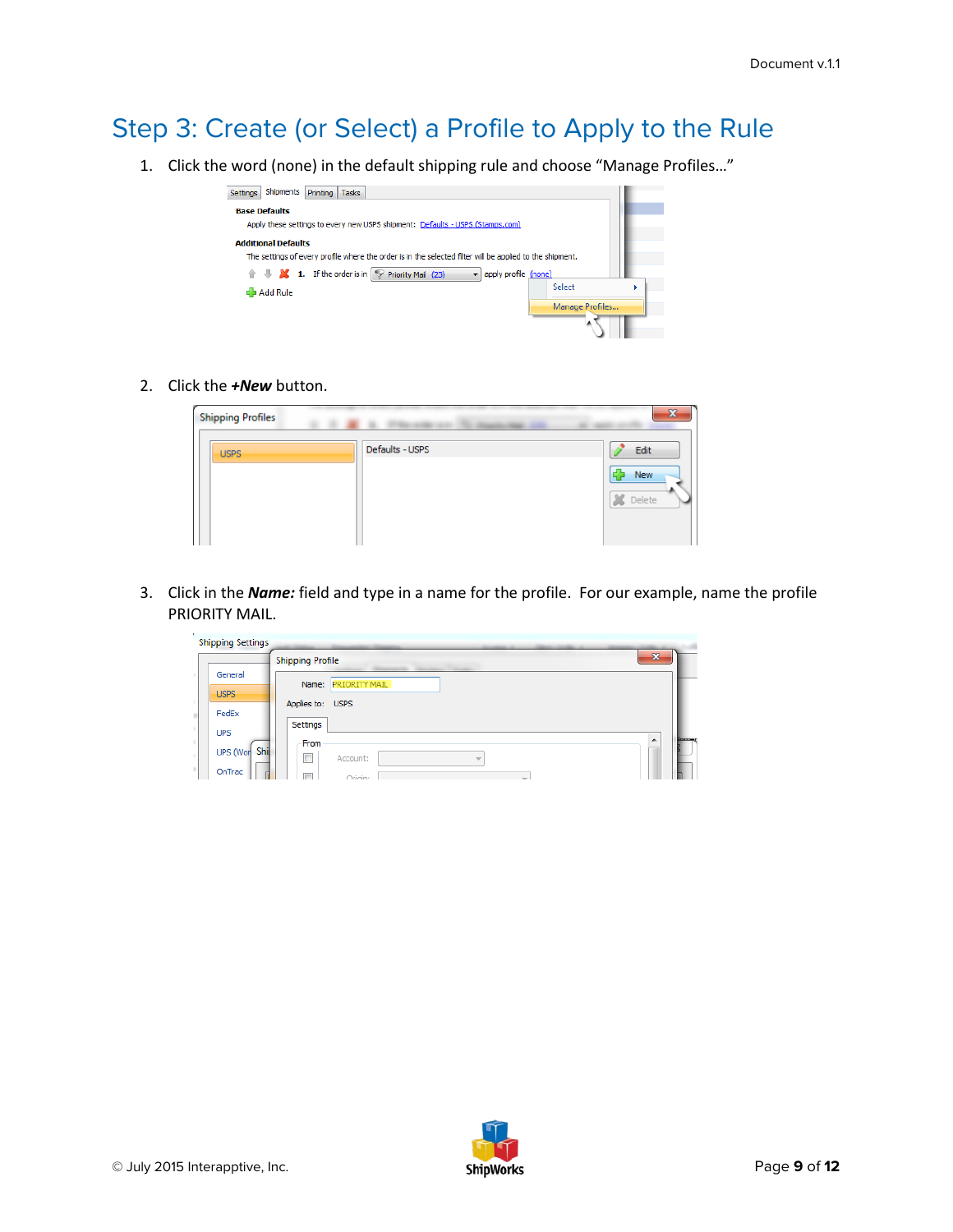4. Next, select the default settings for the profile, just by checking or unchecking boxes and using the drop-down menus provided. These options will then be prepopulated in the *Ship Orders* screen for all orders that meet the filter criteria. For our example, let's select an origin address, the service, and hide postage. After you've selected the desired settings, click the *OK* button.

| <b>Shipping Profile</b>  |               |                                                                  | $\Sigma$ |
|--------------------------|---------------|------------------------------------------------------------------|----------|
| Name:                    | PRIORITY MAIL |                                                                  |          |
| Applies to:              | <b>USPS</b>   |                                                                  |          |
| Settings                 |               |                                                                  |          |
| From                     |               |                                                                  |          |
| П                        | Account:      |                                                                  |          |
| V                        | Origin:       | <b>Store Address</b>                                             |          |
| П                        | Rate Shop:    | Automatically use the USPS account with the least expensive rate |          |
| To                       |               |                                                                  | Ξ        |
|                          | Validation:   | Require full USPS address validation                             |          |
| Shipment                 |               |                                                                  |          |
| ⊽                        | Service:      | Priority<br>▼                                                    |          |
| П                        | Confirmation: |                                                                  |          |
| $\Box$                   | Weight:       | ß                                                                |          |
| П                        | Packaging:    |                                                                  |          |
| П                        |               | Non-Machinable<br>Non-Rectangular                                |          |
| $\overline{\phantom{a}}$ | Dimensions:   | Manage                                                           |          |
|                          |               | in.                                                              |          |
|                          |               | Add to weight                                                    |          |
| V                        | Stealth:      | V Hide Postage                                                   |          |
|                          |               | Cancel<br>OK                                                     |          |

5. Click the *Close* button.



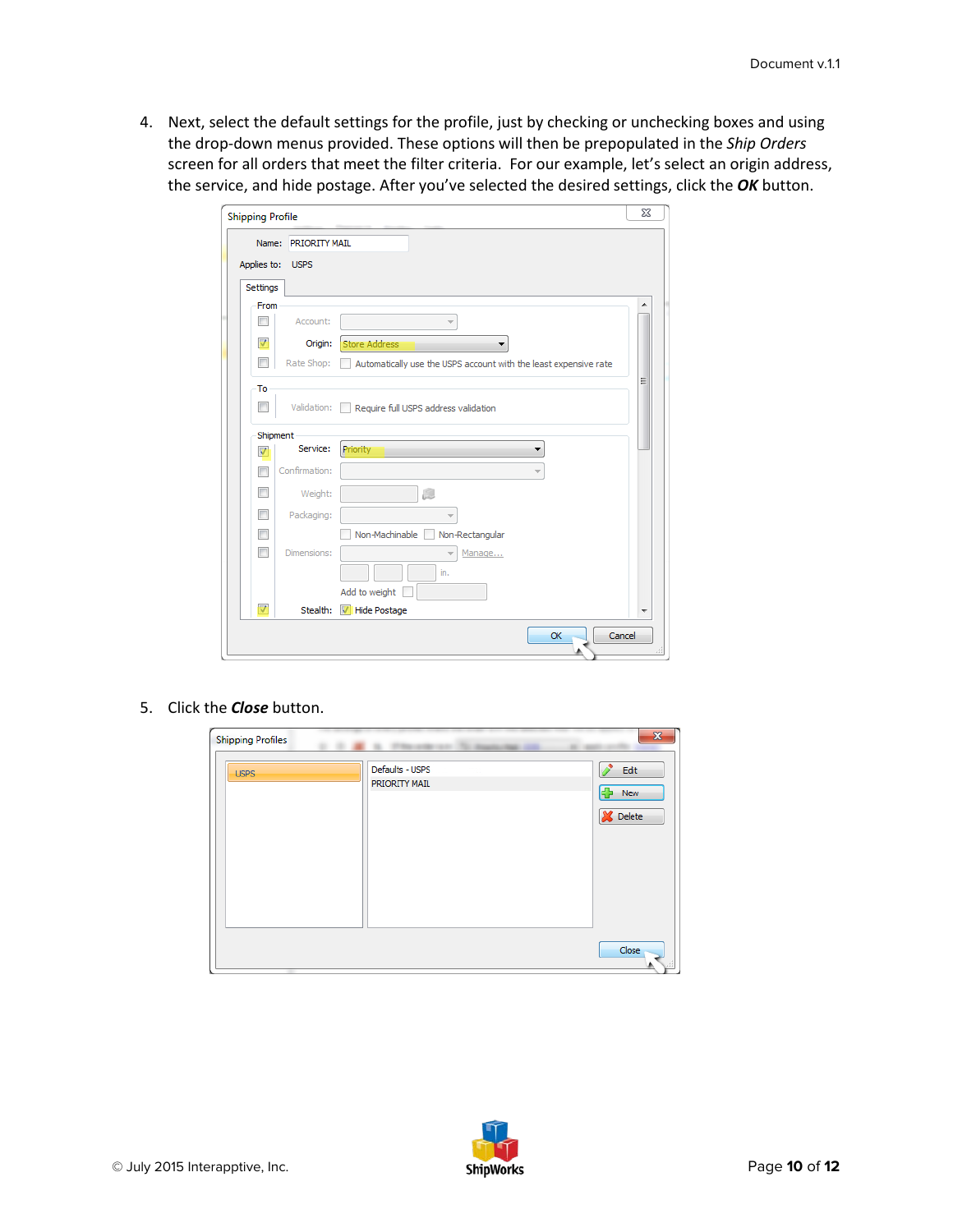6. Now select the word '(none) from the default shipping rule to select the new profile you just created.



#### 7. Click the *Close* button.

| Settings Shipments<br>Printing Tasks                                                                                  |  |
|-----------------------------------------------------------------------------------------------------------------------|--|
| <b>Base Defaults</b>                                                                                                  |  |
| Apply these settings to every new USPS shipment: Defaults - USPS (Stamps.com)                                         |  |
| <b>Additional Defaults</b>                                                                                            |  |
| The settings of every profile where the order is in the selected filter will be applied to the shipment.              |  |
| $\mathbb{R}$ $\mathbb{R}$ <b>1.</b> If the order is in $\mathbb{R}$ Priority Mail (23)<br>apply profile PRIORITY MAIL |  |
| Add Rule                                                                                                              |  |
|                                                                                                                       |  |
|                                                                                                                       |  |
|                                                                                                                       |  |
|                                                                                                                       |  |
|                                                                                                                       |  |
|                                                                                                                       |  |
|                                                                                                                       |  |
|                                                                                                                       |  |
|                                                                                                                       |  |
|                                                                                                                       |  |
|                                                                                                                       |  |
|                                                                                                                       |  |
|                                                                                                                       |  |
|                                                                                                                       |  |
|                                                                                                                       |  |
| Close                                                                                                                 |  |
|                                                                                                                       |  |

#### <span id="page-10-0"></span>Shipping Rules in Action

Now any time an order has a Requested Shipping method equal to USPS Priority Mail, and a new shipment is generated for that order, ShipWorks will apply the PRIORITY MAIL profile.

|                    | <b>D</b> Orders    |                     |                              |                     |          |  |
|--------------------|--------------------|---------------------|------------------------------|---------------------|----------|--|
| Order #            | <b>Date</b>        | <b>Local Status</b> | Requested Shipping           | <b>Total Weight</b> | Total    |  |
|                    |                    |                     |                              |                     |          |  |
| m 100000           | 03/19/2015 8:52 AM | Not Shipped         | <b>USPS First Class</b>      | $1.0$ lbs           | \$304.99 |  |
| 100000<br>匍        | 03/19/2015 8:51 AM | Shipped             | <b>UPS Ground</b>            | $1.0$ lbs           | \$304.99 |  |
| 100000             | 03/18/2015 3:37 PM | Shipped             | <b>USPS Priority Mail</b>    | $1.0$ lbs           | \$304.99 |  |
| $\frac{1}{24}$ 105 | 05/23/2014 4:55 AM | Backordered         | USPS Priority Express        | 24.0 lbs            | \$40.86  |  |
| $\sqrt{2}$ 99      | 05/23/2014 4:55 AM | In Process          | <b>USPS Priority Express</b> | 21.0 lbs            | \$112.79 |  |
| 103                | 05/23/2014 4:55 AM | Not Shipped         | <b>USPS Priority Express</b> | 45.0 lbs            | \$118.16 |  |
| $\sqrt{2}$ 98      | 05/23/2014 4:55 AM | Not Shipped         | <b>USPS Priority Express</b> | $15.0$ lbs          | \$77.00  |  |
| $\frac{1}{24}$ 102 | 05/23/2014 4:55 AM | Shipped             | <b>USPS Priority Express</b> | 38.0 lbs            | \$48.42  |  |
| $\frac{1}{2}$ 101  | 05/23/2014 4:55 AM | Shipped             | <b>USPS Priority Mail</b>    | 58.0 lbs            | \$151.16 |  |